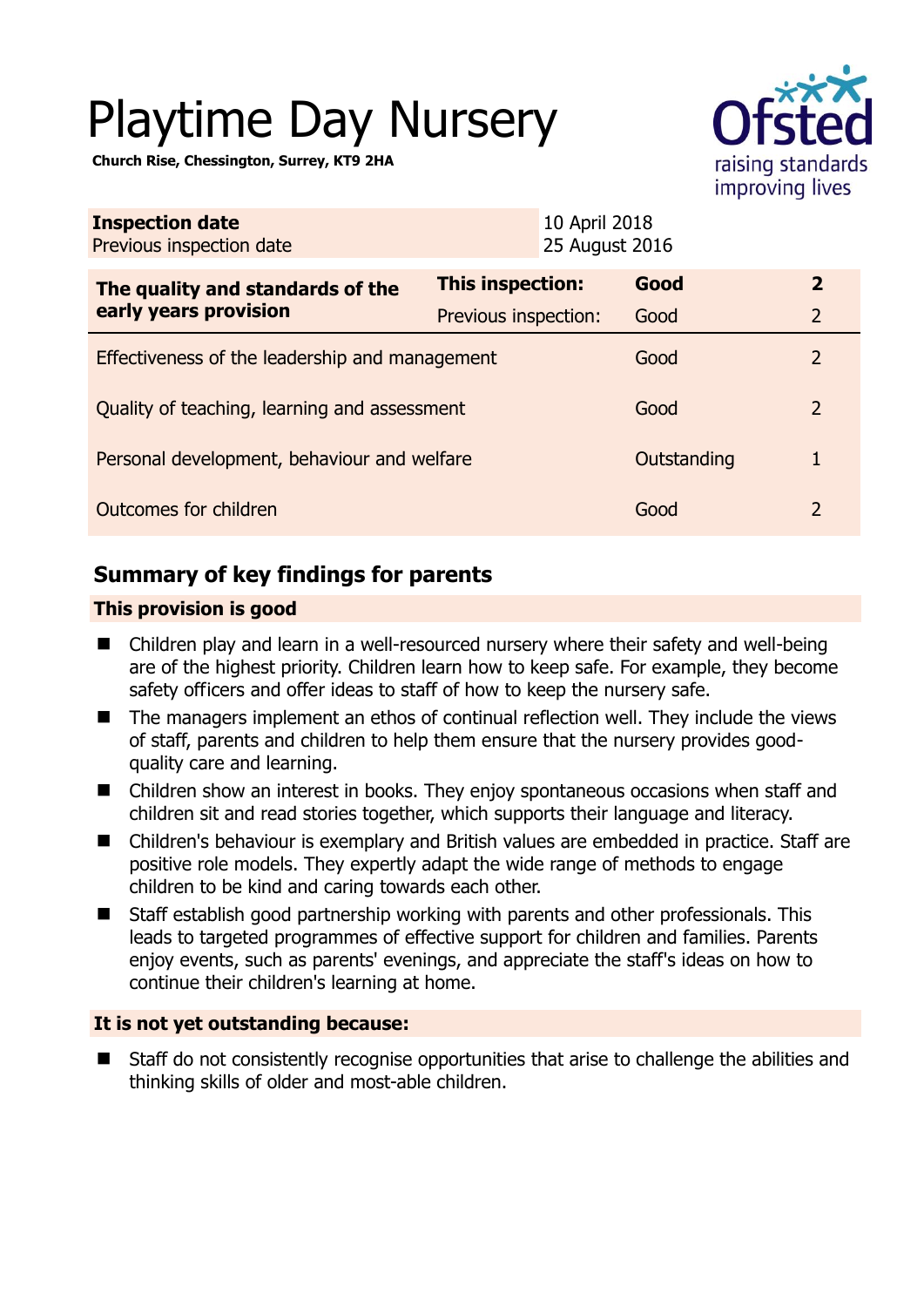### **What the setting needs to do to improve further**

#### **To further improve the quality of the early years provision the provider should:**

 $\blacksquare$  provide more opportunities to challenge the thinking skills and abilities of older and most-able children.

#### **Inspection activities**

- $\blacksquare$  The inspector checked the suitability of staff and the standards of the children's play environments.
- The inspector observed the quality of teaching during activities indoors and outdoors, and assessed the impact this has on children's learning.
- The inspector completed a joint observation in each of the playrooms with the manager.
- The inspector held a meeting with the manager and the deputy manager. She looked at relevant documentation, such as records on children's progress and staff supervision.
- The inspector spoke to a selection of parents during the inspection and took account of their views. She also looked at written feedback provided by parents.

#### **Inspector**

**Gillian Cubitt**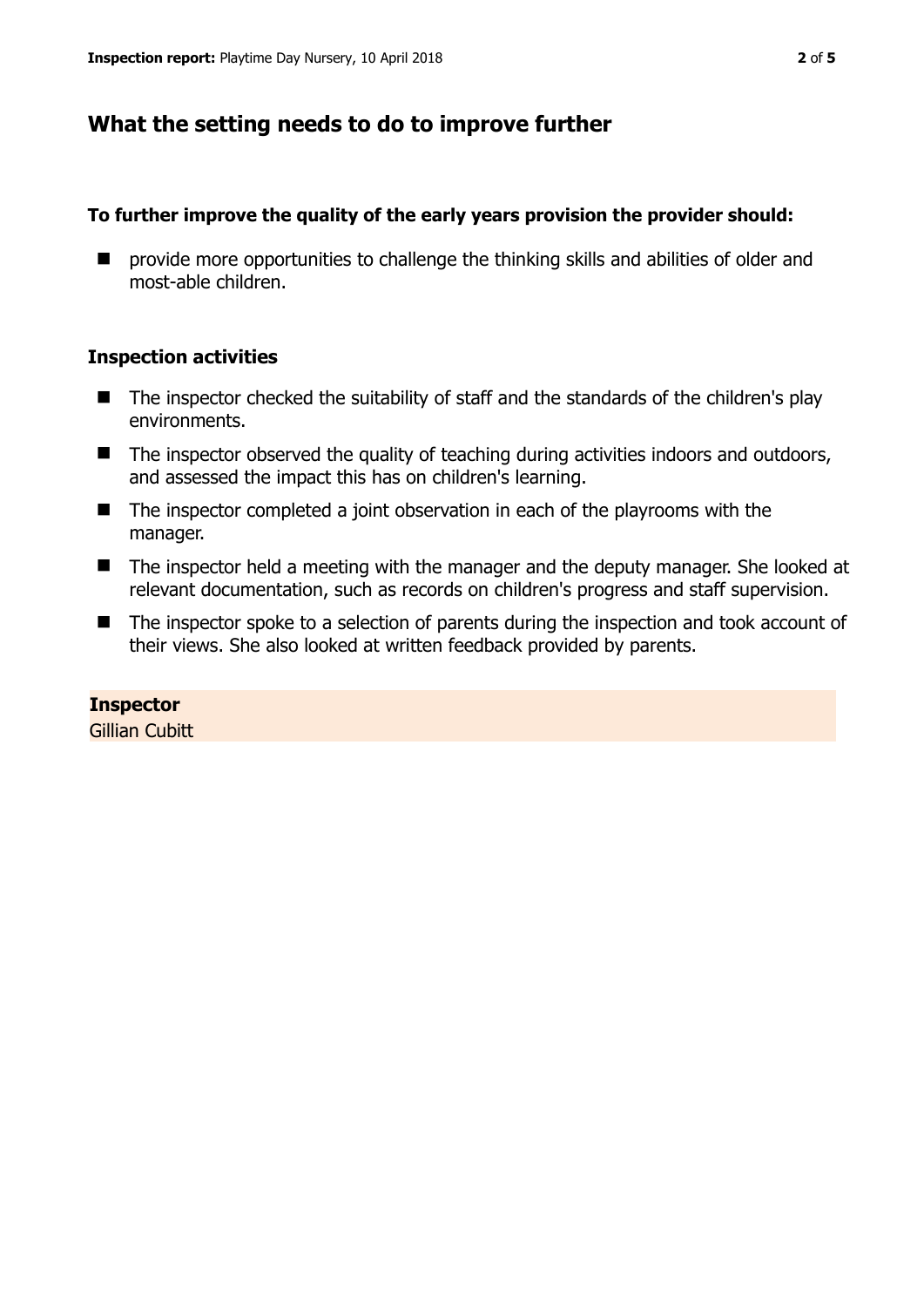## **Inspection findings**

#### **Effectiveness of the leadership and management is good**

The arrangements for safeguarding are effective. The managers use innovative ways, such as quizzes, to embed staff's understanding of child protection and how to protect children from harm. All staff thoroughly understand the safeguarding procedures of their local authority and are able to act immediately if they have a concern. There are robust systems, such as safe recruitment and regular supervision by managers, to check and monitor staff suitability. The managers provide staff with good support in their professional development, which helps to nurture and maintain a strong team. For example, a recent initiative on the senses engaged the staff in understanding the importance of testing children's sight and helping them to use their 'listening ears'.

#### **Quality of teaching, learning and assessment is good**

Children have an abundance of stimulating resources that staff organise well to provide children with a good balance of experiences across the different areas of learning. Babies happily explore natural and interactive toys, such as watching their movements in mirrors. Toddlers explore paints using their fingers as well as other resources, such as sponges and large spoons, to make marks. Staff effectively engage children in role play. For example, they eagerly talk about what they find in the grocery shop. Children handle fresh fruit and vegetables, learn their names and discover how they are beneficial to their health. Staff encourage older children to recognise their name and, when they are ready, teach them to form the shapes of letters. Children count and recognise numbers, and staff use the height chart effectively to help children to recognise size and growth.

#### **Personal development, behaviour and welfare are outstanding**

Settling-in procedures are wholly tailored to meet the specific individual needs of children and parents. Babies, in particular, benefit from their dedicated key person who gathers extensive details, for instance, about the wider family. This includes photographs, which children love to see. Children excel in their physical development. Babies and toddlers are extremely active, such as rolling balls down towers, eagerly watching where they go. Older children are highly competent. For example, they put on their coats and boots and, whatever the weather, use the outdoor play to their maximum benefit. They squelch mud, make pies and confidently practise climbing and balancing skills. Children enjoy highly nutritious, home-cooked meals that fully take into account their explicit dietary needs to ensure their healthcare needs are met to the highest level.

#### **Outcomes for children are good**

Babies and children develop the skills and knowledge they need for the next stage in their learning. Older children are well prepared for school when the time comes. Children show extremely high levels of independence, particularly in their healthcare and eating habits. They learn about the needs of others in their activities, such as visiting older residents. This helps to develop their good social skills and they make strong friendships.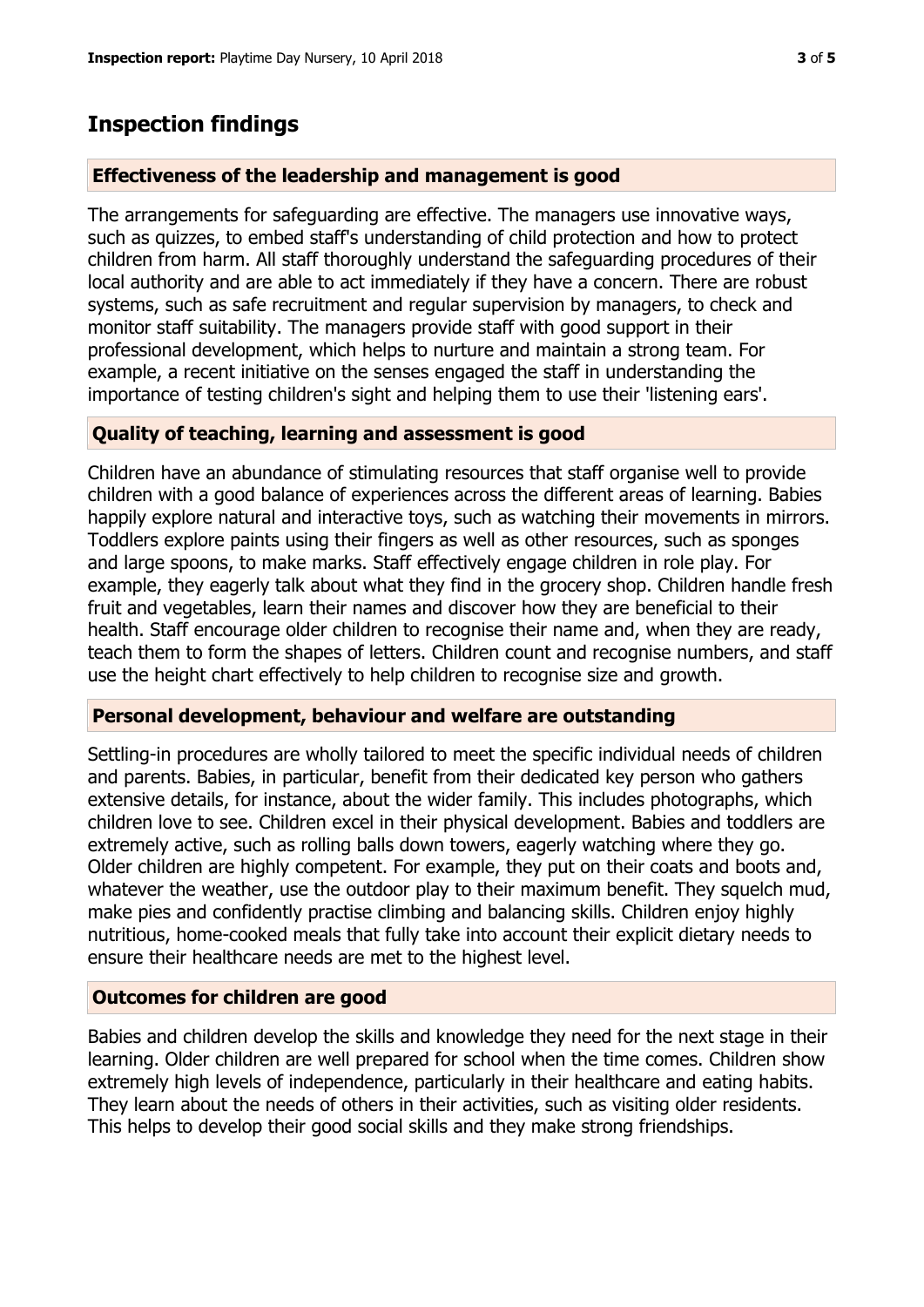## **Setting details**

| Unique reference number                             | 131825                                                                               |  |
|-----------------------------------------------------|--------------------------------------------------------------------------------------|--|
| <b>Local authority</b>                              | Kingston upon Thames                                                                 |  |
| <b>Inspection number</b>                            | 1133763                                                                              |  |
| <b>Type of provision</b>                            | Full-time provision                                                                  |  |
| Day care type                                       | Childcare - Non-Domestic                                                             |  |
| <b>Registers</b>                                    | Early Years Register, Compulsory Childcare<br>Register, Voluntary Childcare Register |  |
| Age range of children                               | $0 - 8$                                                                              |  |
| <b>Total number of places</b>                       | 62                                                                                   |  |
| Number of children on roll                          | 98                                                                                   |  |
| Name of registered person                           | Mr R D Burge & Mrs J L Burge Partnership                                             |  |
| <b>Registered person unique</b><br>reference number | RP521929                                                                             |  |
| Date of previous inspection                         | 25 August 2016                                                                       |  |
| <b>Telephone number</b>                             | 020 8397 2800                                                                        |  |

Playtime Day Nursery opened in 1979. It is located in Chessington, in the Royal Borough of Kingston upon Thames. The nursery is open each weekday from 7.30am to 6pm all year round, except on public bank holidays. There are 22 members of staff employed at the nursery, 15 of whom hold appropriate early years qualifications. This includes one staff member who holds early years professional status and three staff members who hold a degree in early years. The nursery receives funding to provide free early education for children aged two, three and four years.

This inspection was carried out by Ofsted under sections 49 and 50 of the Childcare Act 2006 on the quality and standards of provision that is registered on the Early Years Register. The registered person must ensure that this provision complies with the statutory framework for children's learning, development and care, known as the early years foundation stage.

Any complaints about the inspection or the report should be made following the procedures set out in the guidance 'Complaints procedure: raising concerns and making complaints about Ofsted', which is available from Ofsted's website: www.gov.uk/government/organisations/ofsted. If you would like Ofsted to send you a copy of the guidance, please telephone 0300 123 4234, or email enquiries@ofsted.gov.uk.